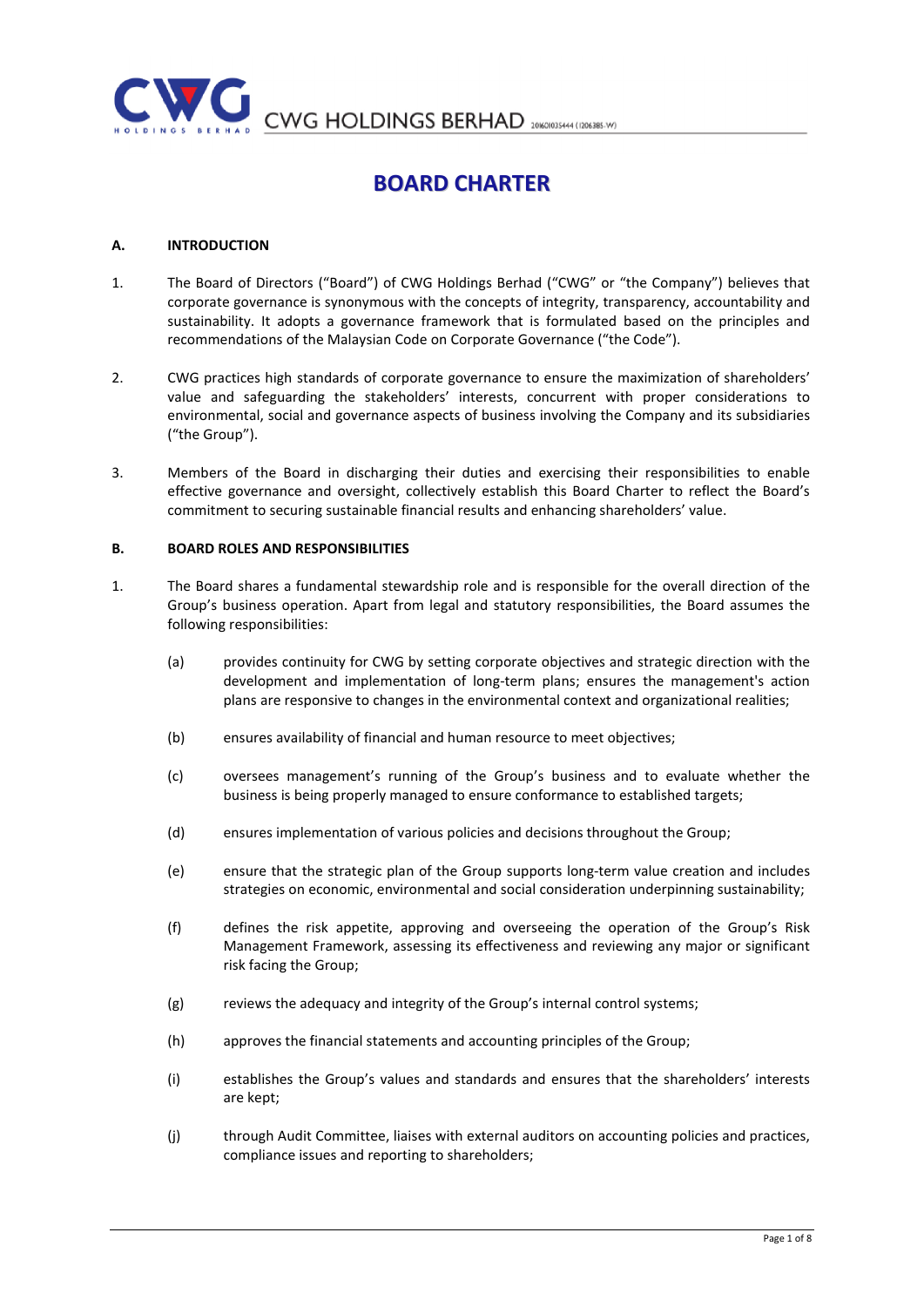

(k) ensures senior management are of sufficient calibre, and provide for the orderly succession of senior management.

# C. BOARD COMPOSITION

#### 1. Structure

- (a) The Company's Constitution provides for a minimum of two (2) Directors and a maximum of eleven (11) Directors.
- (b) As defined in the Main Market Listing Requirements ("MMLR") of Bursa Malaysia Securities Berhad ("Bursa Securities"), at least two (2) Directors or one-third (1/3) of the Board of the Company, whichever is the higher, are Independent Directors.
- (c) In the event of any vacancy in the Board resulting in non-compliance with the above, the Company must fill the vacancy within three (3) months.
- (d) To foster greater objectivity in the boardroom, at least half of the Board shall compose of Independent Directors. The Independent Directors provide independent judgement, experience and objectivity without being subordinated to operational considerations.
- (e) The Company's Constitution provides that every newly appointed Director shall be subject to re-election at the Annual General Meeting ("AGM") of the Company after the appointment. Further, one-third (1/3) of the Directors shall retire from office and be eligible for re-election at every AGM, provided all Directors shall retire at least once every three (3) years.
- (f) In line with the recommendation of the Code, the tenure of an Independent Director shall not exceed a cumulative term of nine (9) years. Upon completion of the nine (9) years, the Independent Director may continue to serve on the Board provided he/she is re-designated as a Non-Independent Director.
- (g) If the Board intends to retain the Independent Director beyond the nine (9) years, the Independent Director shall be subject to the assessment by Nominating and Remuneration Committee with valid justifications be recommended to the Board and seek annual shareholders' approval through a two-tier voting process.
- (h) The Board will through the Nominating and Remuneration Committee, take steps to ensure that women candidates are sought as part of its recruitment exercise, subject to the suitability of the candidate in terms of competencies, experience and characteristics required by the Board in the context of the needs of the Group.

## 2. Chairman

- (a) The Chairman shall not be a member of the Audit Committee and Nominating and Remuneration Committee. This is to avoid the risk of self-review which may impair objectivity of the Chairman and the Board when deliberating on the observations and recommendations put forth by the Board Committees.
- (b) The Chairman plays a crucial leadership and pivotal role of ensuring that the Board works effectively. The key roles of the Chairman are: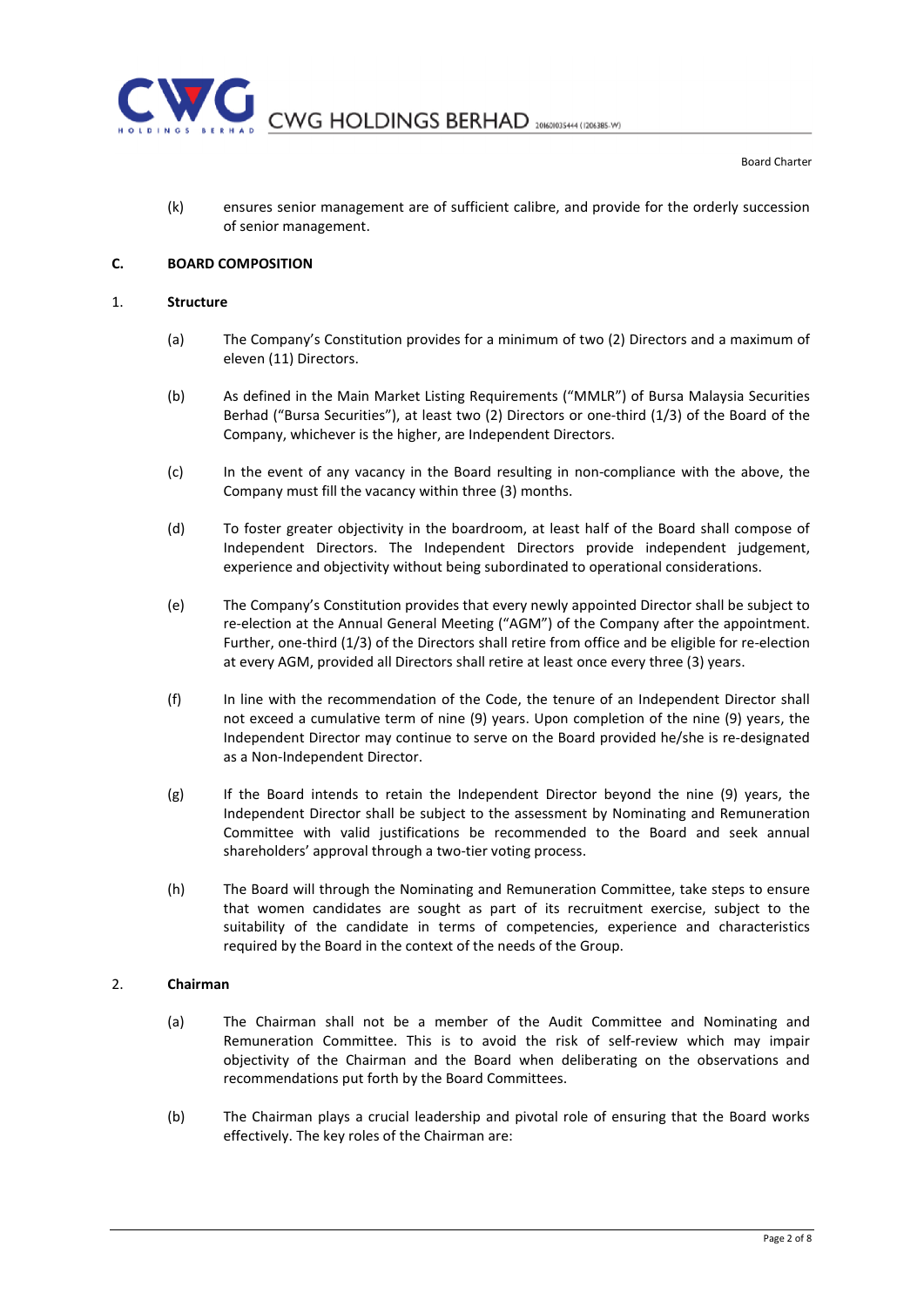

- (i) acting as facilitator at meetings of the Board and of the members to ensure each Board meeting and general meeting is planned effectively, conducted according to the Constitution and that matters are dealt with in an orderly, efficient manner;
- (ii) ensuring full participation of the Executive, Non-Executive and Independent Directors in the Board's decision making processes and activities;
- (iii) ensuring that the whole Board plays a full and constructive part in developing and determining the Company's and/or the Group's strategy and overall business and commercial objectives;
- (iv) directing discussions at all Board meetings towards the emergence of a consensus view and sum up discussions so that every Board member understands what has been agreed;
- (v) providing governance in matters requiring corporate justice and integrity; and
- (vi) representing the Board as its figurehead and spokesperson at function or general meetings.

#### 3. Executive Deputy Chairman

- (a) The Executive Deputy Chairman is to assist the Chairman of the Board, and to steer the Group's businesses and performance of the Group towards achieving the Group's vision and goals.
- (b) The responsibilities of the Executive Deputy Chairman include:
	- (i) strategic planning, business development and overseeing the Group's business operations together with the Group Managing Director; and
	- (ii) formulation of high level-strategies of the Group and together with the Group Managing Director, directing the overall growth of the Company.

As the highest-ranking executive of the Group, the Executive Deputy Chairman is also responsible for making major corporate decisions in the best interest of the Group.

#### 4. Group Managing Director

- (a) Being the senior executive of the Company, the Group Managing Director is accountable to the Board for the overall performance of the Group and the day-to-day running and management of the Group's business, under delegated authority from the Board.
- (b) The responsibilities of the Group Managing Director include:
	- (i) formulating and implementing policy, objectives, strategies and plans towards profitable growth and operation of the Group;
	- (ii) putting in place adequate operational planning and financial control systems;
	- (iii) working with other Executive Directors and management, closely monitoring their actions, the operating and financial results against plans and budgets;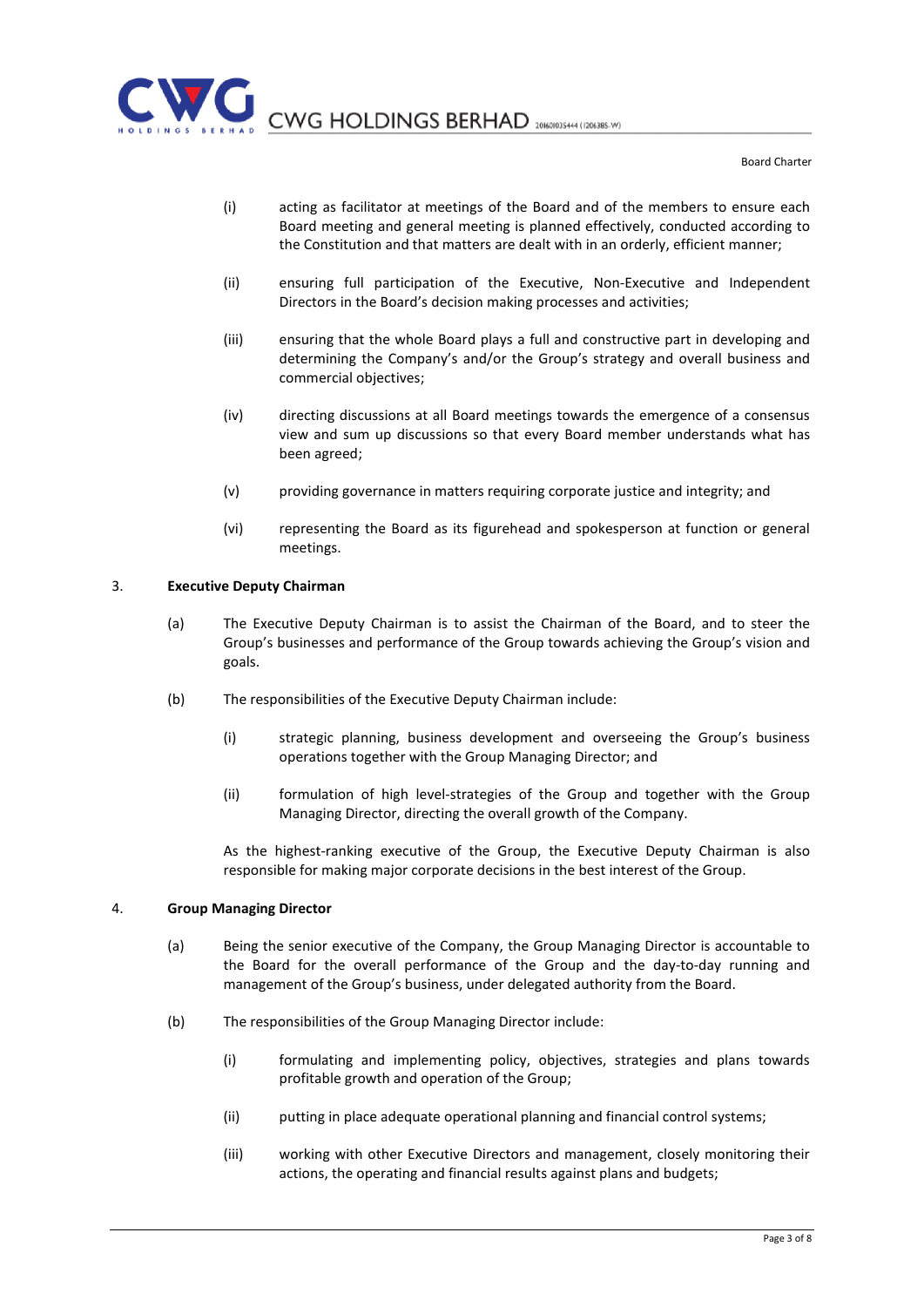

- (iv) regularly keeping the Chairman, Executive Deputy Chairman and the Board informed of all matters that of importance to the Group, including its current performance and progress;
- (v) taking remedial action where necessary and informing the Board of significant changes;
- (vi) exercising executive stewardship of the Group's resources;
- (vii) leading the management at all levels throughout the Group and providing motivation and skills or professional development;
- (viii) ensuring compliance with all relevant legislation and regulations by reviewing policies and monitoring compliance; and
- (ix) recommending to the Chairman and the Nominating and Remuneration Committee in respect of nomination for appointment of new candidate to the Board and/or Board Committees.

#### 5. Other Executive Directors

- (a) Other Executive Directors of the Company are responsible to assist the Group Managing Director in the implementation of Board's decision and policies, oversees the operations and also coordinating business and strategic decisions.
- (b) There is a division of responsibility among the Executive Directors including the Group Managing Director through a well-defined organisational structure with clear lines of accountability and responsibility to ensure an appropriate balance of power and authority, increased authority and greater capacity for independent decision-making.

#### 6. Senior Independent Director

- (a) The Board may appoint a Senior Independent Director to whom shareholders' concerns can be conveyed if there are reasons that contact through the normal channels of the Chairman or the Group Managing Director have failed to resolve them.
- (b) The role of the Senior Independent Director includes acting as:
	- (i) a sounding board for the Chairman;
	- (ii) an intermediary for other directors when necessary; and
	- (iii) the point of contact for shareholders and other stakeholders.

## 7. Non-Executive Directors

(a) In consideration of the time devoted to the Company's affairs is likely to be lesser for Non-Executive Directors than for Executive Directors, the Non-Executive Directors (including Non-Independent and Independent Directors) cannot reasonably be expected to have the same detailed knowledge and experience of the Company's affairs as Executive Directors. However, they play governance roles which should provide independence, oversight and constructive challenge to the Board.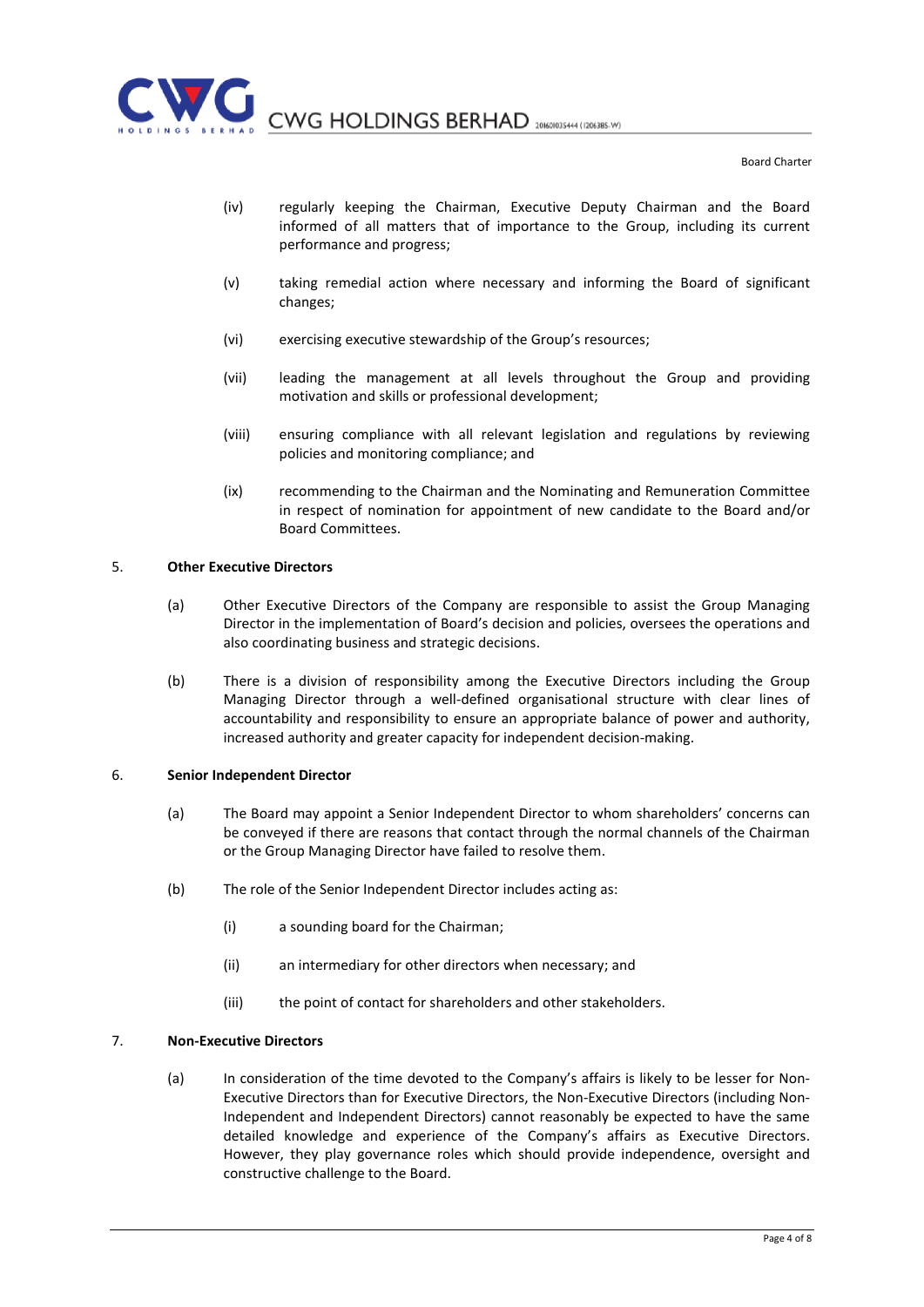

(b) Non-Executive Directors should contribute to the development of strategy, bringing their experience and expertise to bear and should hold the Executive Directors to account for delivery of the strategy, effectiveness of the internal controls, oversight of risks etc. They should also bring their specific relevant expertise to the workings of Board Committees.

## 8. Board Committees

- (a) The Board has set up the following two (2) committees to delegate specified matters to them to assist the Board in overseeing certain major functional areas and to address matters which require detailed review or in-depth consideration:
	- (i) Audit Committee; and
	- (ii) Nominating and Remuneration Committee
- (b) All the two (2) Board Committees have their own terms of reference which state clearly the requirements of their composition, extent and limits of their responsibilities and authority.
- (c) The Board may further delegate its responsibilities to individual members or Board Committees as and when it considers appropriate.

## 9. New Board Members

- (a) Any Board member or member of the Company may make nomination of a new candidate for appointment to the Board, subject to the total number of Directors does not at any time exceed the maximum number determined in accordance with the Company's Constitution.
- (b) The Nominating and Remuneration Committee is authorised to review the profile of the nominated candidate and make recommendation to the Board or the members whether the candidate is suitable to be appointed as a Director of the Company.
- (c) New Director shall attend training programmes as may be prescribed by the Bursa Securities from time to time. In addition, the Company may conduct an induction programme to brief and guide the new Director about the Group's structure, management and operation so that he/she will be able to give pertinent opinions and constructive proposals to the deliberation and decision-making of the Board.

#### D. BOARD MEETINGS

- 1. The Board shall meet at least four (4) times in a financial year with additional meetings to be convened as and when necessary.
- 2. Matters regarding the convening and conducting of meetings are governed by the Company's Constitution.
- 3. The Board shall discuss, review and deliberate the matters at its meeting to make collective decision (excluding the Directors who have interests in the transactions).
- 4. A schedule of future Board and Board Committee meetings will be given to the Directors for them to plan well in advance so that they have the opportunity to attend the meetings. Nevertheless, they should recognise the need to be available at all times, particularly to meet the needs of the Company at times of significant challenge or crisis.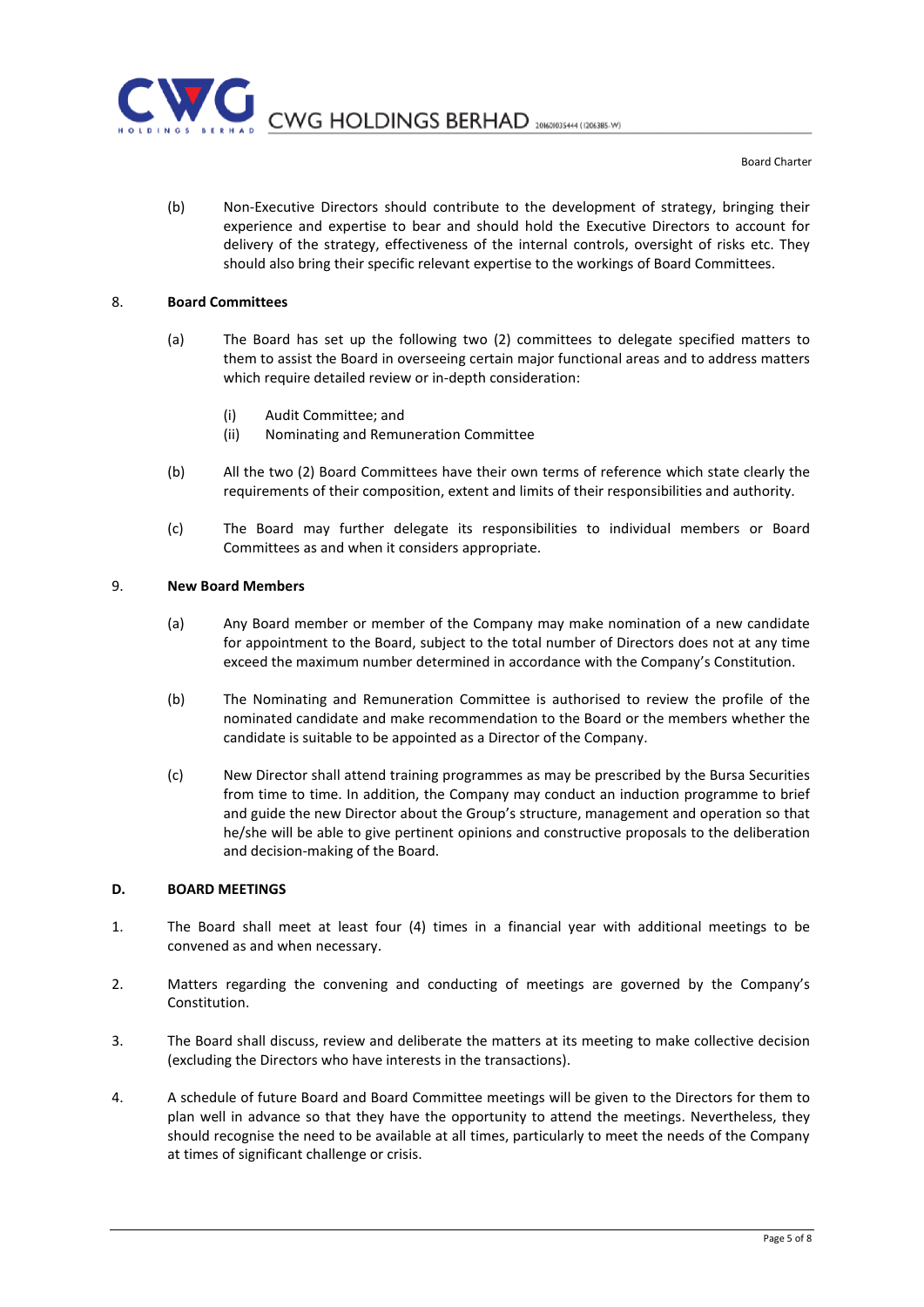

# E. MATTERS RESERVED FOR THE BOARD DECISION

1. The Board shall have a formal schedule of matters specifically reserved for the Board's deliberation and decision, which shall include the following:-

## (a) Conduct of the Board

- Appointment and recommendation for removal and re-election of directors.
- Appointment and removal of Company Secretaries.
- Establishment of Board Committees, their members and the specific terms of reference.
- Recommendation for appointment/re-appointment of auditors.

## (b) Remuneration

- Recommendation of Directors' fees and benefits payable for Non-Executive Directors to be approved by shareholders.
- Approval of remuneration packages and structure, including service contracts for Executive Directors.

## (c) Operational

- Review and approval of strategic plan.
- Approval of capital expenditure exceeding prescribed thresholds based on the formalized limits of authority.
- Approval of investment or divestment in a company/business/property undertaking;
- Approval of investment or divestment of a capital project which represents a significant diversification from the existing business activities.
- Approval of changes in the major activities of the Company or the Group.
- Approval of treasury policies and bank mandates of the Company.
- Approval of the limits of authority for the Group.

## (d) Financial

- Approval of interim and annual financial statements.
- Approval for the release of financial announcements.
- Approval of the Directors' Report, Statutory Account, Corporate Governance Overview Statement, CG Report, Sustainability Statement and Statement of Risk Management and Internal Control for inclusion in the Company's Annual Report.
- Approval of interim dividends, recommendation of final dividends or other distribution for shareholders' approval.
- Adoption of accounting policies in line with Financial Reporting Standards.
- Review the effectiveness of the Group's system of risk management and internal control. This function is delegated to the Audit Committee which will in turn report to the Board on its findings.

# (e) Other Matters

- Recommendations for the alteration of the Company's Constitution.
- Scheme of reconstruction or restructuring.
- Any other significant business decision.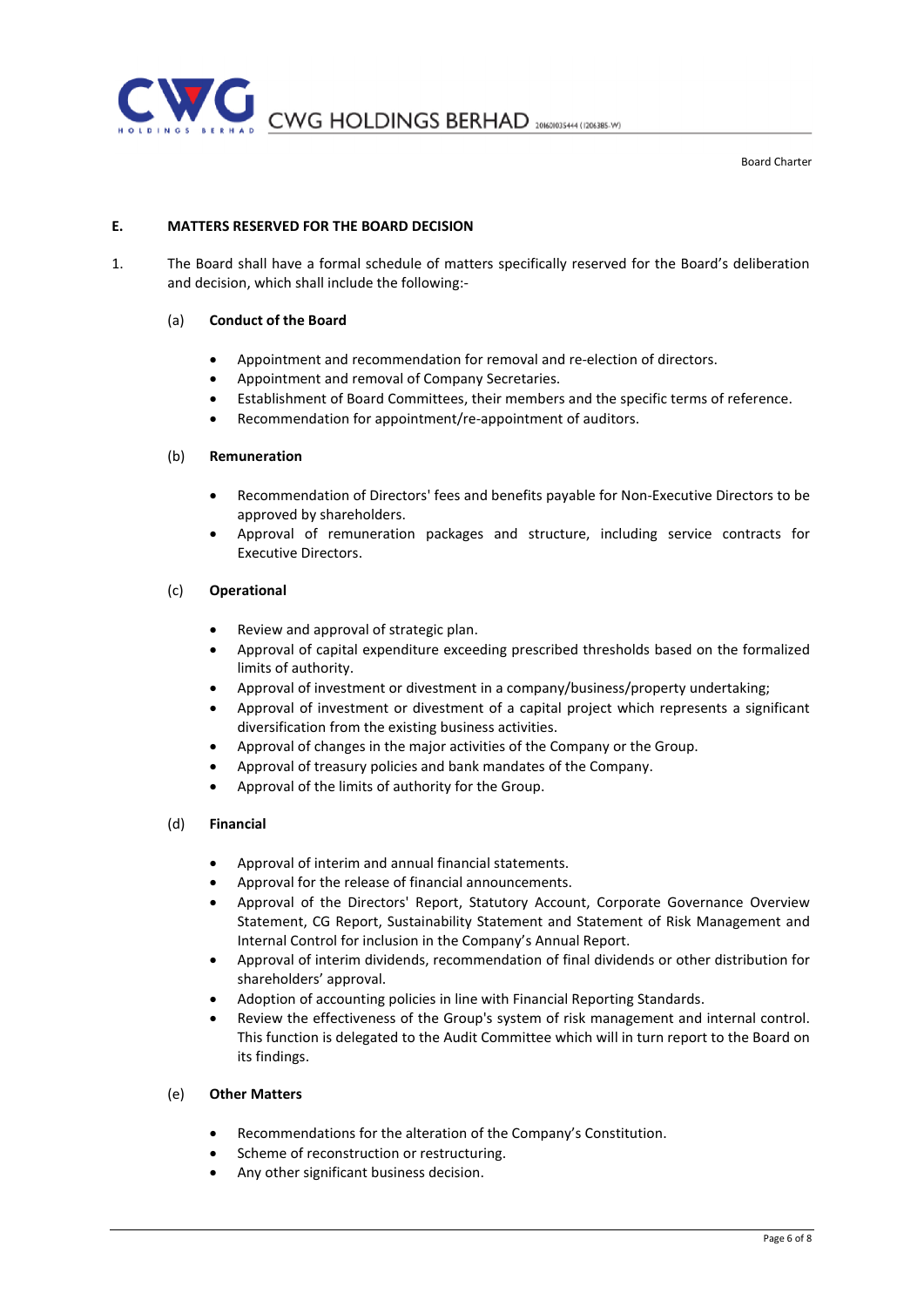

- Any other matters requiring the convening of a general meeting of shareholders or any class of shareholders.
- Any other matters as may be required by the laws or the governing authorities.
- Any other matters requiring the Board's approval under the limits of authority adopted by the Company and the Group.

# F. OTHER BOARD PRACTICES

#### 1. Resignation, retirement, removal and vacation of office of Directors, and filling of casual vacancy

Reference shall be made to the Company's Constitution pertaining to the regulation for the resignation, retirement, removal and vacation of office of Directors under other circumstances, and the filling of casual vacancy arising therefrom.

#### 2. Remuneration of Directors

The remuneration packages for Executive Directors is reviewed by the Nominating and Remuneration Committee and recommends to the Board for approval. The Board, as a whole, based on the recommendation of the Nominating and Remuneration Committee, approve the fees and benefits of each Director with the Directors concerned abstaining from the decision in respect of their individual remuneration and recommends to the shareholders for approval at the AGM.

#### 3. Performance Evaluation of the Board

The Board will conduct an annual self-evaluation to determine whether the Board, Board Committees and each Director are functioning effectively. The Nominating and Remuneration Committee is entrusted to conduct an annual assessment and report to the Board. The assessment will focus on the contribution of the Board, Board Committees and Directors to the Company and specifically focus on areas in which the Board or management believes that the Board, Board Committees and/or Directors could improve.

#### 4. Disclosure of interests

- (a) A Director must give notice in writing to the Company of his/her interests in shares, debentures, participatory interests, rights and options in the Group ("Interests"),
	- (i) upon the date on which he became a Director of the Company; or
	- (ii) within one (1) full market day from the date of the acquisition, change or cessation of Interests transpires during the closed period as defined in the MMLR of the Bursa Securities; or
	- (iii) within three (3) market days from the date of the acquisition, change or cessation of Interests transpires outside the closed period.
- (b) A Director who
	- (i) is in any way, whether directly or indirectly interested in a contract or proposed contract with the Group; or
	- (ii) holds any office or possesses any property whereby whether directly or indirectly duties or interests might be created in conflict with his/her duties or interests as Director of the Company

shall declare the nature of his/her interest or the conflicts of interest at the first Board meeting after he becomes a Director or (if already a Director) after